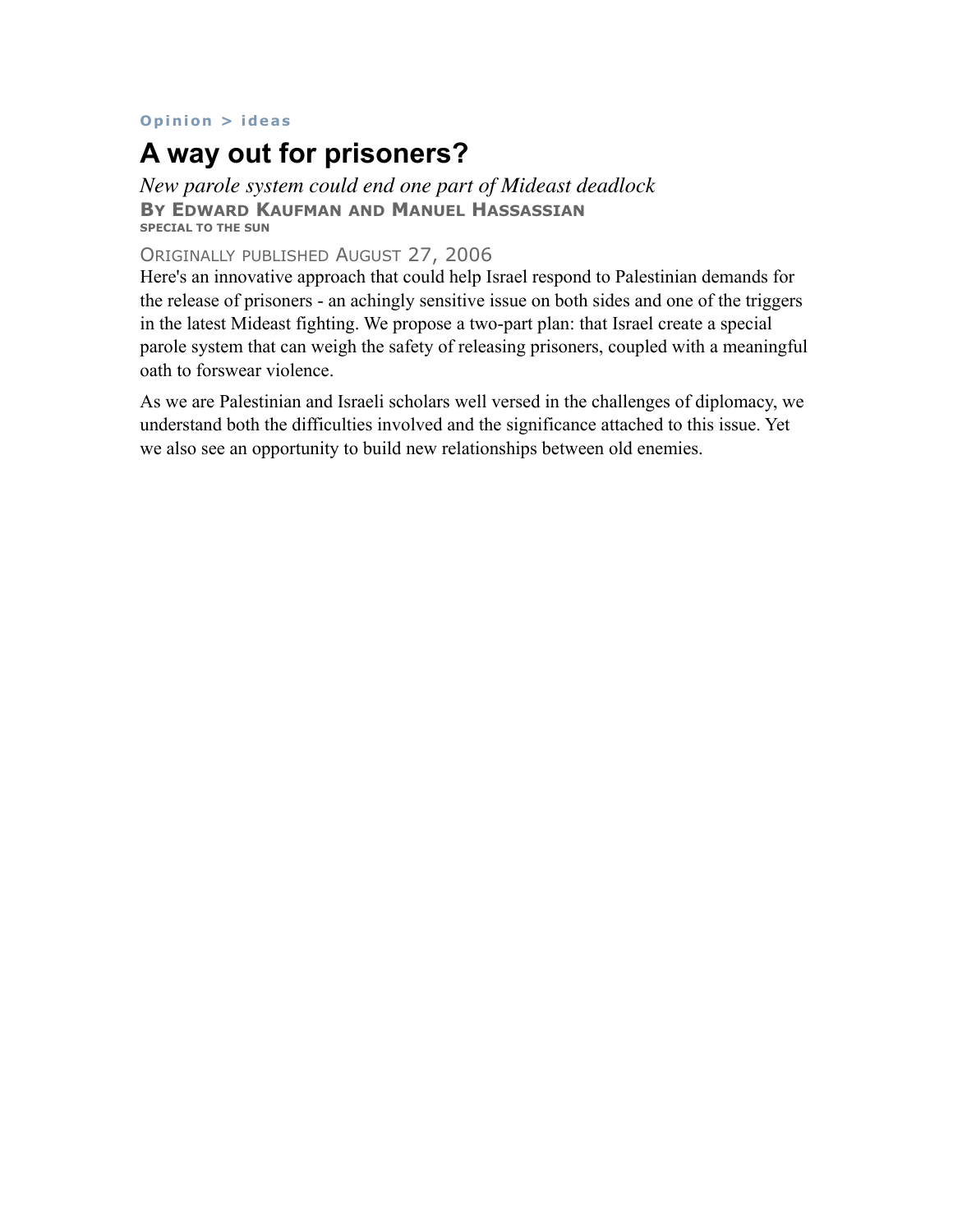

All sectors of Palestinian society consider the release of prisoners held by Israel a top priority and are particularly frustrated by unmet promises. Palestinian families often demonstrate en masse demanding the freedom of their loved ones.

Most Israelis, meanwhile, choke on the risk involved and consider release both unwise and unjustified. How can we release those with "blood on their hands"? they ask. Israelis fear unlocking prison doors that restrain bomb-makers, stone-throwers or challengers of the military occupation. They especially balk at giving in to what they consider blackmail - exchanging prisoners to recover soldiers who have been illegally kidnapped.

This recurring impasse has had serious consequences, slowing down the peace process and now helping trigger a major armed confrontation in Lebanon. Business-as-usual represents a zero-sum game, so civilians and academics on both sides have searched for an imaginative solution. Our proposal draws on suggestions from colleagues in Maryland, Sweden and the Middle East, including ex-prisoner organizations.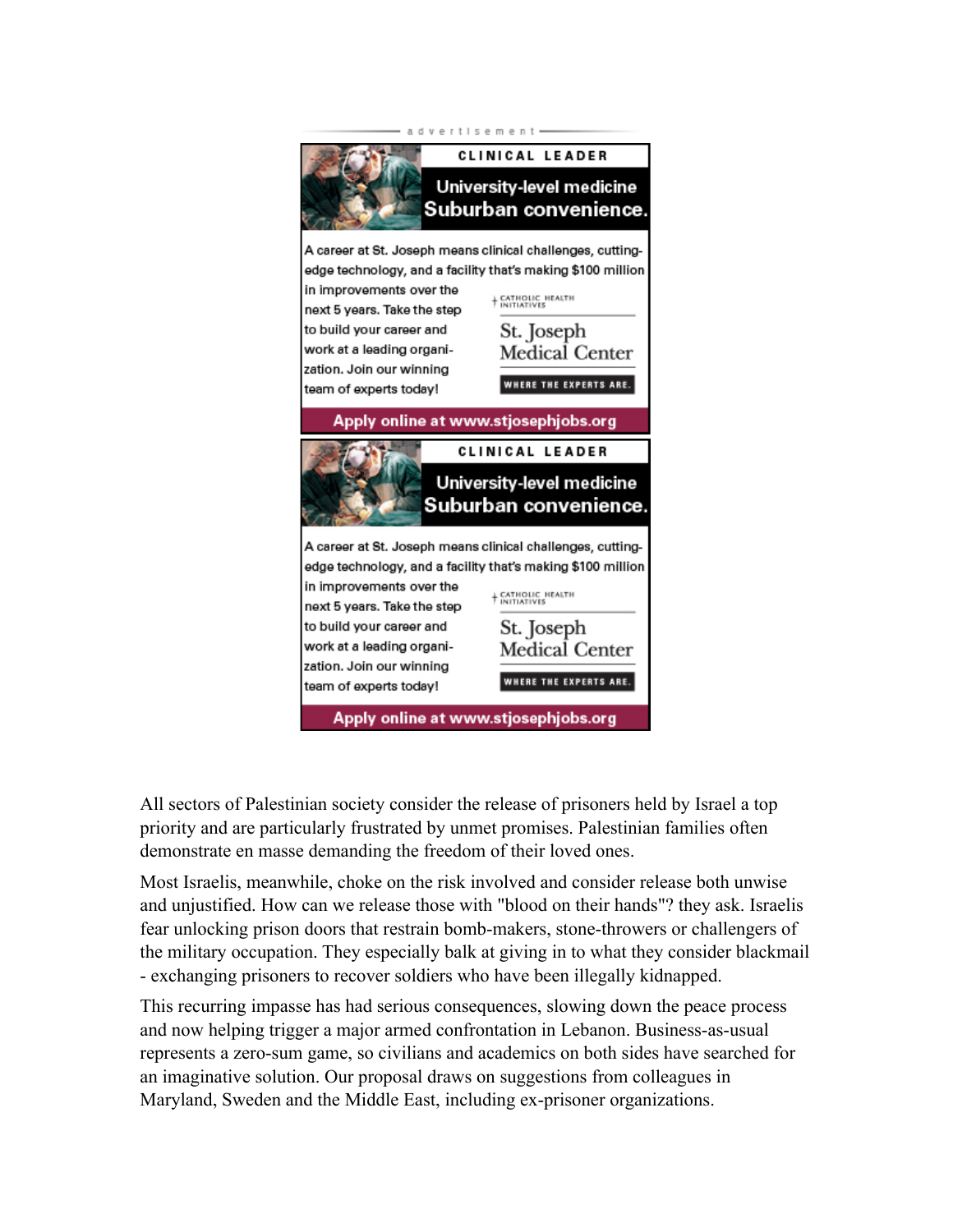Instead of a dramatic large-scale release of prisoners in response to demands of Hamas' military wing, we propose adapting Israel's current parole system to create a regular, ongoing, equitable and well-organized system for handling the early release of Palestinian detainees.

Pragmatically, the key lies in developing a reliable screening procedure that can make sure those jailed throughout this conflict, both Arab and Jew, will not return to violence after they are released.

Our proposal has two parts. First, we propose that screening be conducted by a series of parole boards composed of Israeli professionals: social workers, criminologists, prison authorities and even a Palestinian observer. The first to be considered for early release should be those who have spent the most time in prison: the elderly, the sick, the very young and women. Hundreds of cases could be handled each month.

Second, an essential ingredient must be a serious commitment by prisoners to refrain from violent acts. An in-depth dialogue should determine whether the prisoner is willing to renounce violence. Then the prisoner must take an oath documented visually and in writing and sworn over a symbol of faith: the Koran, since Arab prisoners are overwhelmingly Muslim and profound believers, or a Bible. Procedures must be standardized for both Arabs and Jews.

Prisoners should be given time for reflection. The notion must be instilled that struggling for self-determination is legitimate, but the use of violence against civilians is not. They must also understand that their parole will be revoked and that they will face additional punishment if they return to violence.

Once released, with the help of the international community, the prisoner should be offered vocational training, jobs and social rehabilitation, including help adjusting in a changed environment.

To make this proposal a reality, the Palestinian Authority and the Israeli government must act jointly, providing yet another test of their mutual trust and commitment to the peace process. This cooperation may result in confidence-building measures, further reduce the overall level of hatred and perhaps keep other family members from embarking in armed struggle.

In back-channel negotiations, armed Palestinian organizations should be asked to prove their commitment to the priority of prisoner release by stating publicly that the pledge over their holy hook is to be respected.

It is relevant to note that some of the Palestinians conducting negotiations today, who are now accepted as legitimate partners in peace, were once prisoners themselves. The record shows that the release of long-term prisoners has resulted in minimal recidivism, perhaps because those released felt they paid their "dues" and desperately wanted to rebuild their own lives.